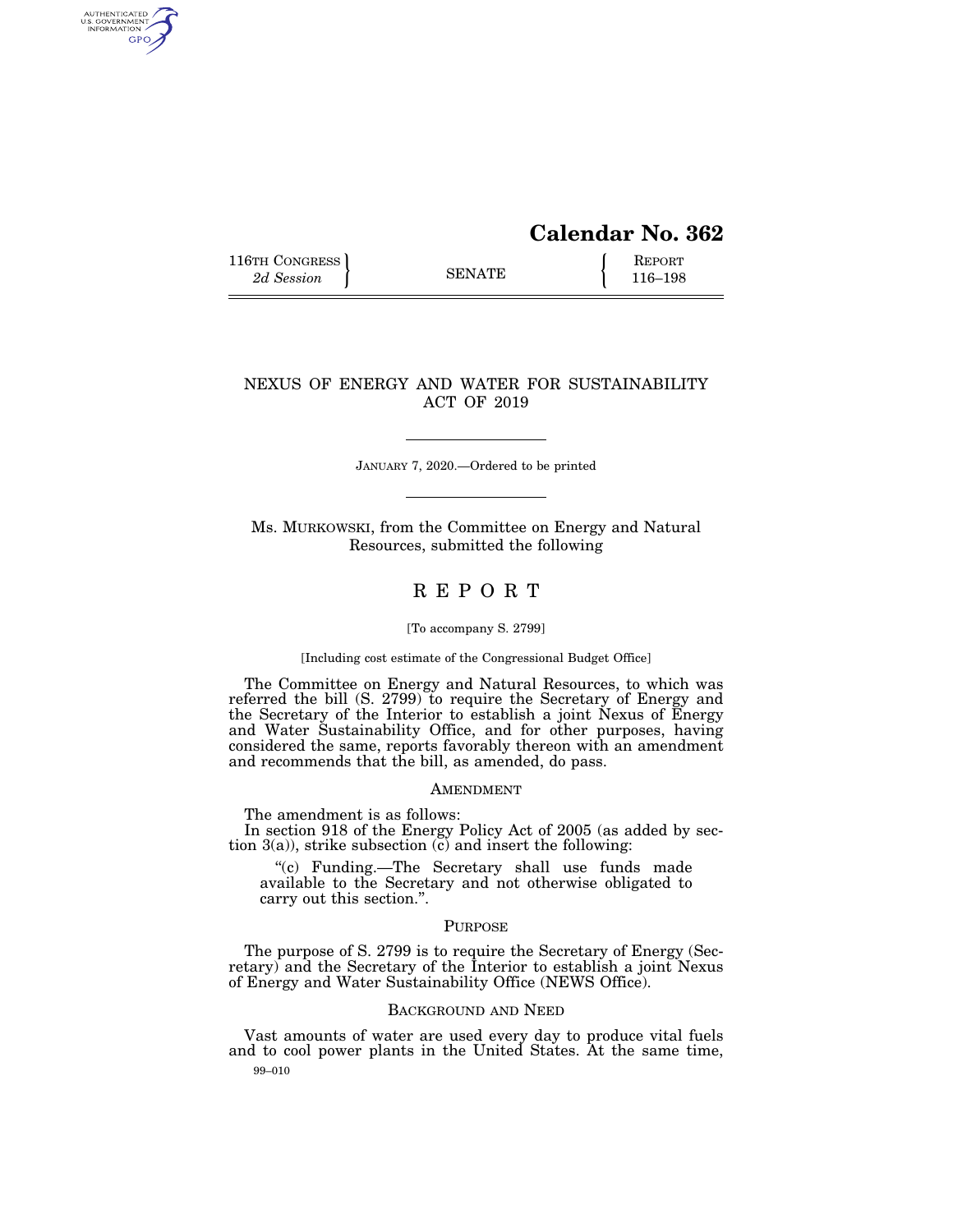electricity is needed to treat, transport, and convey water across the country—not only to support economic growth and well-being, but also to sustain basic life. These inseparable links of water for energy and energy for water comprise the energy-water nexus.

Congress has long recognized the inextricable linkage and mutual dependence of energy and water. Section 979 of the Energy Policy Act of 2005 (EPAct '05, Public Law 109–58) directed the Secretary to carry out a research and development program on energyrelated issues associated with the provision of adequate water supplies and on water-related issues associated with the provision of adequate supplies and efficient use of energy, and to assess the effectiveness of existing programs of the Department of Energy (DOE) and other Federal agencies to address energy-water nexus issues.

Similarly, with subtitle F of the Secure Water Act (title IX of the Omnibus Public Land Management Act of 2009, Public Law 111– 11), Congress recognized the need for systematic data-gathering on the nation's water resources to ensure sufficient quantities of water to support energy production; authorized water conservation grant programs within the Bureau of Reclamation; directed the Secretary to assess water supplies needed to generate hydroelectric power at Federal power marketing administration projects; and enhanced collection of data on water by the United States Geological Survey. The Government Accountability Office has also issued several reports on the energy-water nexus and called for better coordination of Federal programs addressing the energy-water nexus.

S. 2799 seeks to provide better coordination, management, and streamlining of science and technology research, development, and demonstration (RD&D) activities related to the energy-water nexus across the Federal Government. The bill establishes a coordinating mechanism within the cabinet-level National Science and Technology Council, which is the principal office within the executive branch for coordinating science and technology policy across the Federal Government. It also provides for a pilot grant program to develop smart energy and water efficiency technologies.

### LEGISLATIVE HISTORY

S. 2799 was introduced by Senator Murkowski on November 6, 2019.

In the 115th Congress, a similar measure was included as section 4101 in S. 1460, the Energy and Natural Resources Act of 2017. S. 1460 was introduced by Senators Murkowski and Cantwell on June 28, 2017, and placed directly on the Legislative Calendar (Cal. 162).

In the 114th Congress, Senator Murkowski introduced similar legislation, S.1218, on May 6, 2015 (S. Hrg. 114–344). Senator Baldwin was later added as a cosponsor. The Committee on Energy and Natural Resources held a hearing on S. 1218 on June 9, 2015. A similar measure was included as section 4001 in S. 2012, the Energy Policy Modernization Act of 2016. An original bill, S. 2012 was reported by the Committee on Energy and Natural Resources on July 30, 2015, and passed by the Senate, as amended, on April 26, 2016, by a vote of  $85-12$ .

In the 113th Congress, Senators Murkowski and Wyden introduced similar legislation, S. 1971, on January 29, 2014. Senators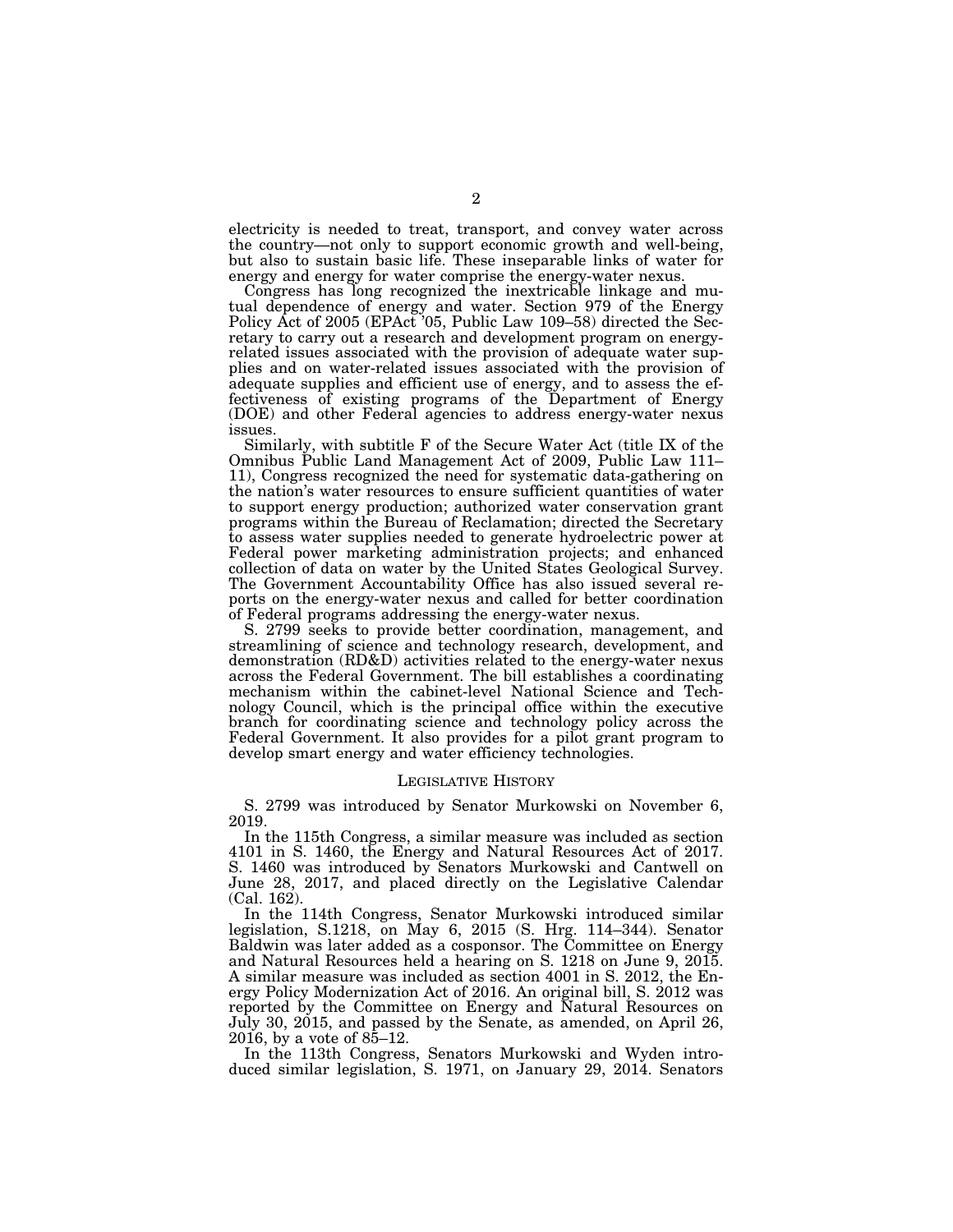Udall, Landrieu, Schatz, and Baldwin were later added as cosponsors. The Committee on Energy and Natural Resources held a hearing on S. 1971 on June 25, 2014, and favorably reported the bill, as amended on November 13, 2014. (S. Hrg. 113–428; S. Rept. 113–296).

The Senate Committee on Energy and Natural Resources met in open business session on November 19, 2019, and ordered S. 2799 favorably reported, as amended.

### COMMITTEE RECOMMENDATION

The Senate Committee on Energy and Natural Resources, in open business session on November 19, 2019, by a majority voice vote of a quorum present, recommends that the Senate pass S. 2799, if amended as described herein. Senator Lee asked to be recorded as voting no.

#### COMMITTEE AMENDMENT

During its consideration of S. 2799 the Committee adopted an amendment offered by Senator Lee to strike the authorization to appropriate \$15 million for the Smart Energy and Water Efficiency program and insert an authorization for the Secretary to use unobligated funds otherwise made available to the Secretary to fund the program.

## SECTION-BY-SECTION ANALYSIS

## *Section 1. Short title*

Section 1 sets forth the bill's short title as the ''Nexus of Energy and Water for Sustainability Act of 2019" or the "NEWS Act of 2019.''

## *Section 2. Nexus of Energy and Water for Sustainability*

Section 2(a) defines key terms.

Subsection (b) establishes the NEWS Office and an accompanying Interagency Coordination Committee (NEWS Committee). The NEWS Office is to be located at DOE and run jointly by the Secretary and the Secretary of the Interior in their capacity as cochairs of the NEWS Committee. The subsection specifies the NEWS Committee's duties, including serving as a forum for developing goals and plans on energy-water nexus RD&D activities; issuing biannual strategic plans on energy-water nexus RD&D priorities and objectives; facilitating data collection, management, and dissemination of information related to energy-water nexus RD&D; and identifying opportunities for public-private partnerships. This subsection further states that the NEWS Committee lacks the authority to issue regulations or set standards. The subsection also directs the NEWS Office to review the activities, relevance, and effectiveness of the NEWS Committee five years after it is established, and to report the review's results to Congress, along with a recommendation as to whether the NEWS Committee should continue.

Subsection (c) directs the NEWS Office co-chairs to submit an interagency crosscut budget to the Senate Committee on Energy and Natural Resources and the House Committees on Science,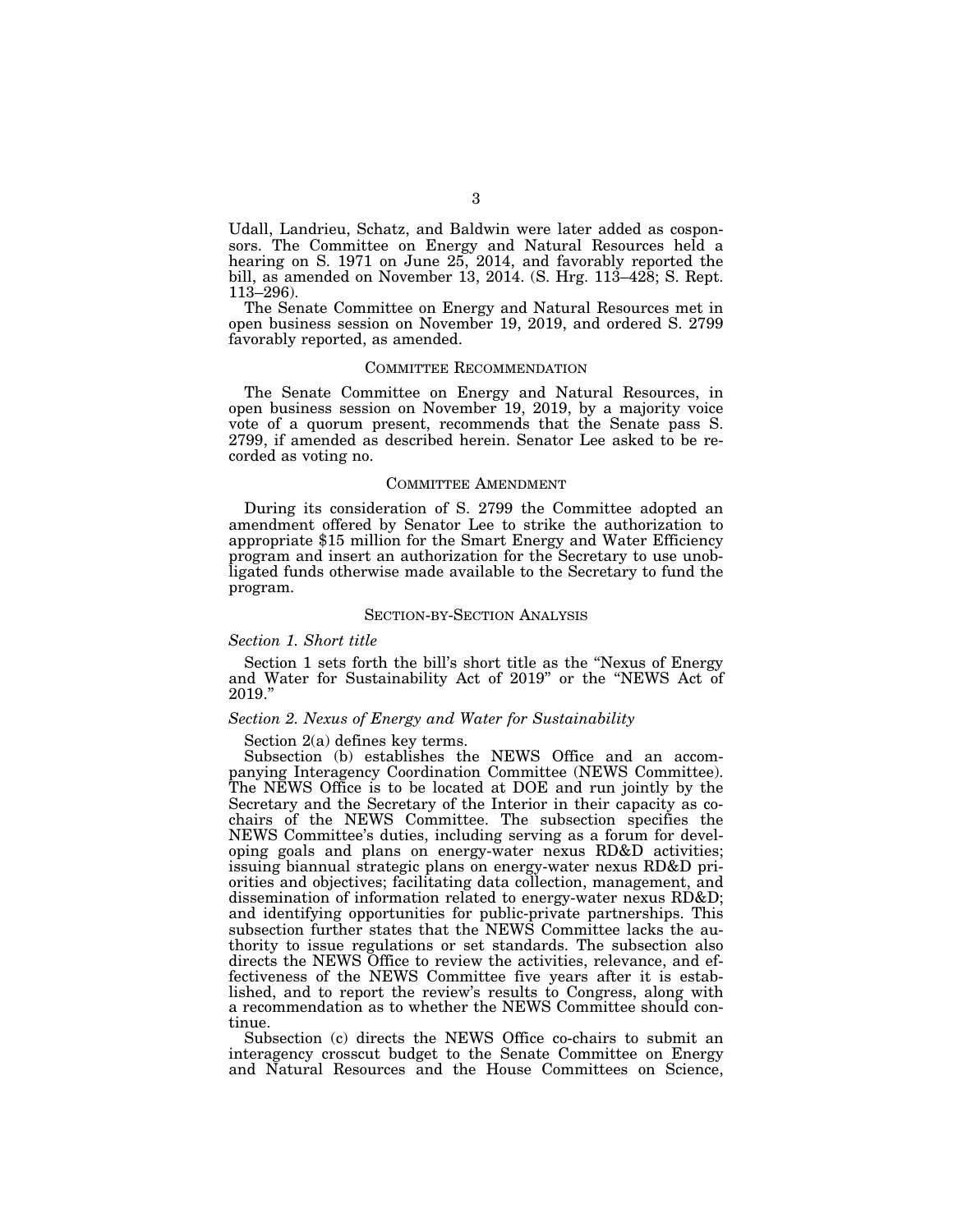Space, and Technology; Energy and Commerce; and Natural Resources.

## *Section 3. Smart Energy and Water Efficiency Pilot Program*

Section 3(a) amends EPAct '05 to add a new section 918 to authorize a Smart Energy and Water Efficiency Pilot Program.

The new section  $91\bar{8}$ (a) defines key terms.

The new section 918(b) establishes the program to award grants to demonstrate unique, advanced or innovative technology solutions to improve the net energy balance of water, wastewater, and water reuse systems, including to make measurable progress in reducing water and energy use; real time energy and water use data systems; and new sensor technology. The subsection directs that the grants are to be competitively awarded to between three and five eligible entities based on specified selection criteria. The selection criteria includes energy and cost savings; the uniqueness, commercial viability, and reliability of the technology to be used; and the anticipated cost-effectiveness of the pilot project. The subsection direct the Secretary to select grant recipients within one year of enactment and perform annual evaluations to assess whether performance measures and benchmarks have been met. The Secretary is also directed to provide technical and policy assistance to grant recipients, develop best practices, and report on grant evaluations to Congress.

The new section 918(c) specifies that any funding to carry out the new section 918 is to come from otherwise unobligated amounts available to the Secretary.

Section 3(b) makes a conforming amendment to the table of contents to the EPAct '05.

## COST AND BUDGETARY CONSIDERATIONS

The following estimate of the costs of this measure has been provided by the Congressional Budget Office: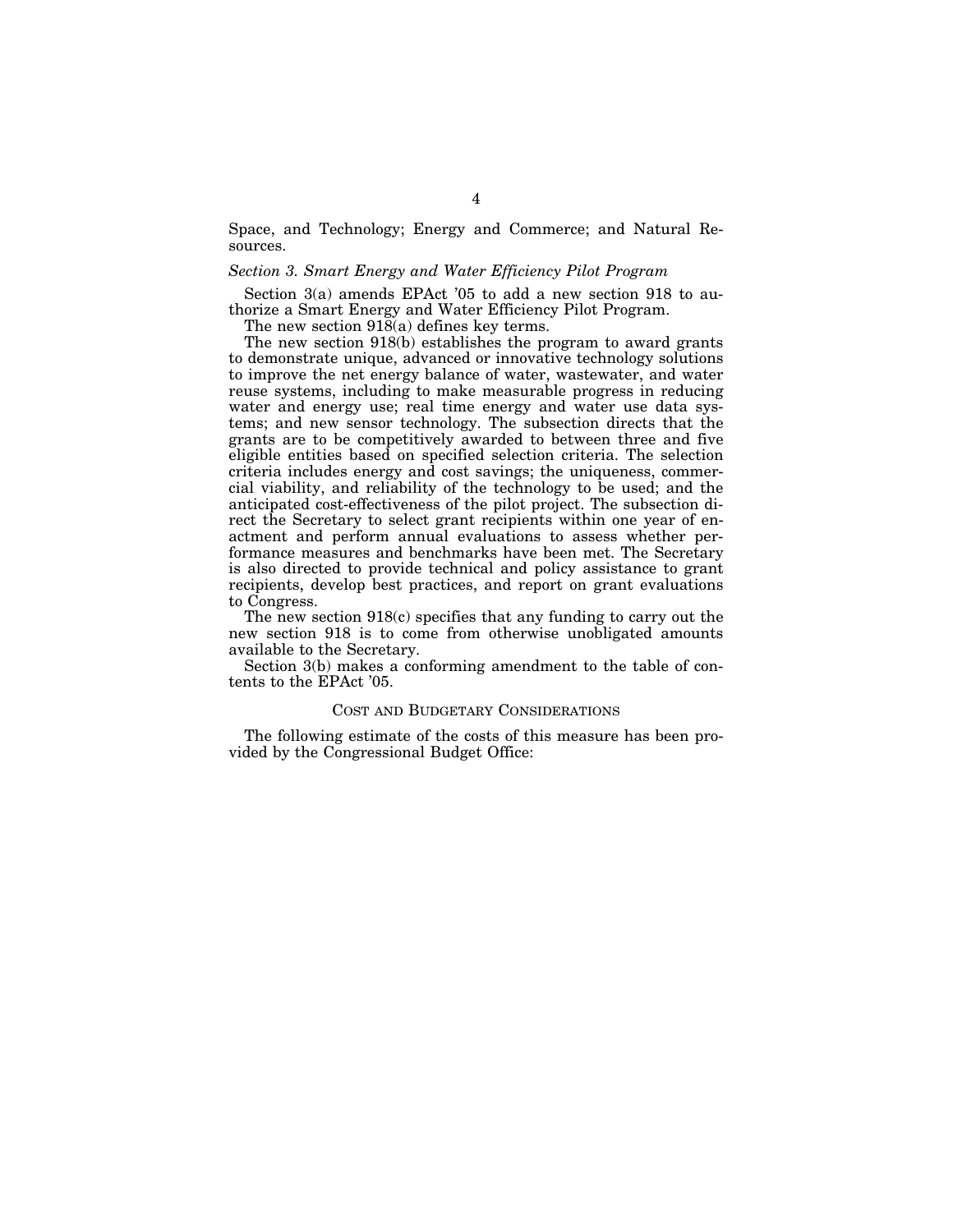|                                                                                                                                                                                                                                                                                                                                                           |                        | At a Glance                         |               |  |  |  |  |
|-----------------------------------------------------------------------------------------------------------------------------------------------------------------------------------------------------------------------------------------------------------------------------------------------------------------------------------------------------------|------------------------|-------------------------------------|---------------|--|--|--|--|
| S. 2799, NEWS Act of 2019<br>As ordered reported by the Senate Committee on Energy and Natural Resources on November 19, 2019                                                                                                                                                                                                                             |                        |                                     |               |  |  |  |  |
| By Fiscal Year, Millions of Dollars                                                                                                                                                                                                                                                                                                                       | 2020                   | 2020-2024                           | 2020-2029     |  |  |  |  |
| Direct Spending (Outlays)                                                                                                                                                                                                                                                                                                                                 | 2                      | 19                                  | 20            |  |  |  |  |
| Revenues                                                                                                                                                                                                                                                                                                                                                  | 0                      | 0                                   | o             |  |  |  |  |
| Increase or Decrease (-)<br>in the Deficit                                                                                                                                                                                                                                                                                                                | $\overline{2}$         | 19                                  | 20            |  |  |  |  |
| <b>Spending Subject to</b><br><b>Appropriation (Outlays)</b>                                                                                                                                                                                                                                                                                              | 1                      | 5                                   | not estimated |  |  |  |  |
| Statutory pay-as-you-go<br>procedures apply?                                                                                                                                                                                                                                                                                                              | Yes<br>Mandate Effects |                                     |               |  |  |  |  |
| Increases on-budget deficits in any<br>of the four consecutive 10-year                                                                                                                                                                                                                                                                                    | No.                    | Contains intergovernmental mandate? | Nο            |  |  |  |  |
| periods beginning in 2030?                                                                                                                                                                                                                                                                                                                                |                        | Contains private-sector mandate?    | No            |  |  |  |  |
| The bill would<br>• Direct the Department of Energy (DOE) to use unobligated funds to award grants for projects that implement<br>technology-based solutions to make water systems more efficient<br>• Require DOE and the Department of the Interior to establish a joint office and an interagency coordination<br>committee on energy and water issues |                        |                                     |               |  |  |  |  |
| Estimated budgetary effects would primarily stem from<br>. Using previously appropriated but unobligated amounts to finance the grant program<br>• The costs associated with managing the joint office and interagency committee                                                                                                                          |                        |                                     |               |  |  |  |  |
| Areas of significant uncertainty include<br>. The size of awards that would be made under the grant program                                                                                                                                                                                                                                               |                        |                                     |               |  |  |  |  |

Detailed estimate begins on the next page.

Bill summary: S. 2799 would direct the Department of Energy (DOE) to establish a smart energy and water efficiency pilot program. Under that program, DOE would award grants to eligible entities for implementing technology-based solutions to improve the efficiency of water systems. The bill would require DOE to use unobligated funds that are available to the department to finance the program.

The bill also would direct DOE and the Department of the Interior (DOI) to establish a joint office and an interagency committee to develop a strategic plan and coordinate research, development, and demonstration projects on energy and water issues.

Estimated Federal cost: The estimated budgetary effect of S. 2799 is shown in Table 1. The costs of the legislation fall within budget functions 270 (energy) and 300 (natural resources and environment).

TABLE 1.—ESTIMATED BUDGETARY EFFECTS OF S. 2799

|                                                        | By fiscal year, millions of dollars- |                         |             |               |          |                              |                      |             |          |      |                  |                  |
|--------------------------------------------------------|--------------------------------------|-------------------------|-------------|---------------|----------|------------------------------|----------------------|-------------|----------|------|------------------|------------------|
|                                                        | 2020                                 | 2021                    | 2022        | 2023          | 2024     | 2025                         | 2026                 | 2027        | 2028     | 2029 | $2020 -$<br>2024 | $2020 -$<br>2029 |
|                                                        |                                      |                         |             |               |          | Increases in Direct Spending |                      |             |          |      |                  |                  |
| <b>Estimated Budget Authority</b><br>Estimated Outlays | 0                                    | $\left( 0 \right)$<br>Δ | $^{0}$<br>b | $\bf{0}$<br>5 | $\left($ | $\theta$                     | $\bf{0}$<br>$\Omega$ | $^{0}$<br>0 | $\theta$ |      | 19               | 0<br>20          |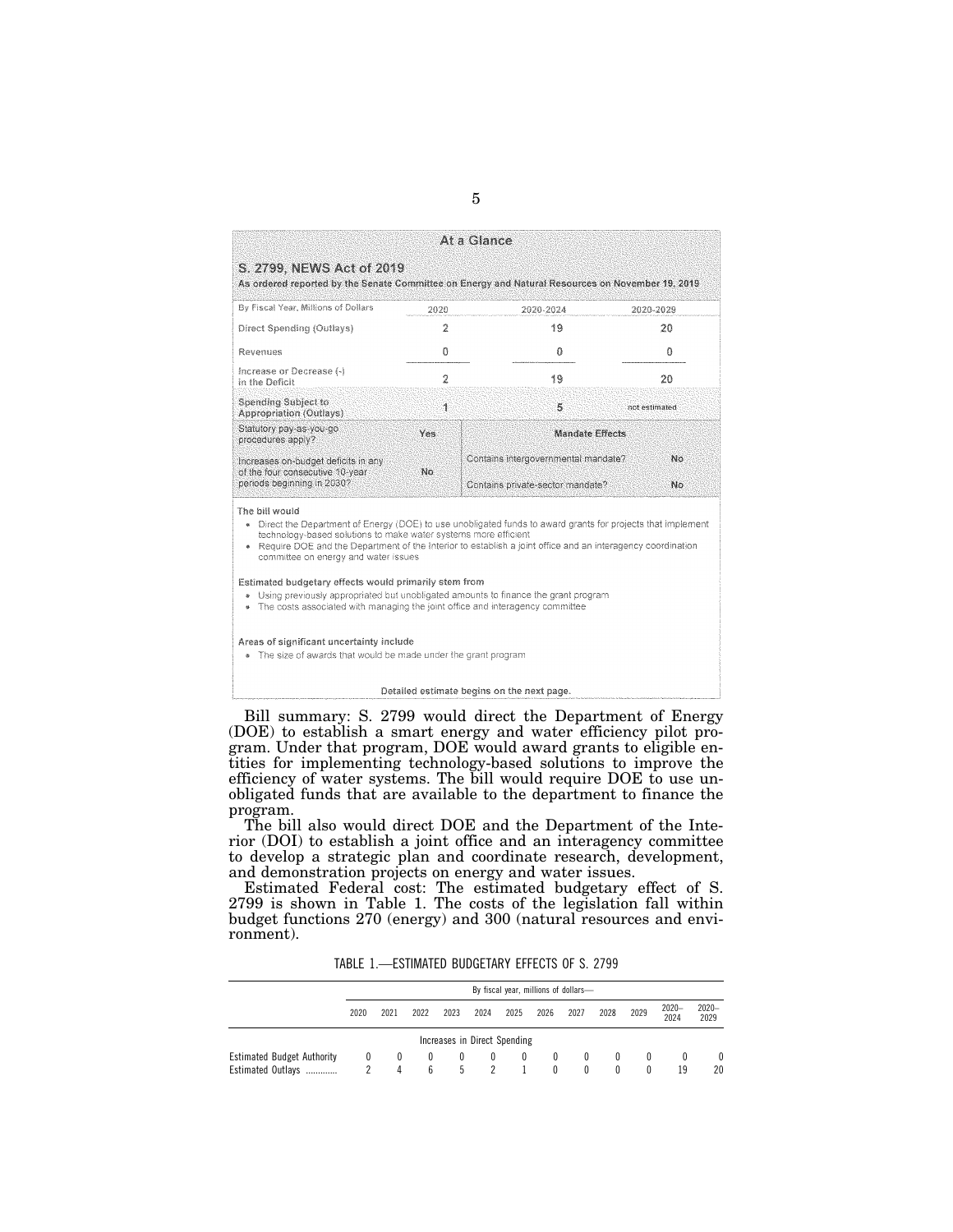TABLE 1.—ESTIMATED BUDGETARY EFFECTS OF S. 2799—Continued

|                                                     | By fiscal year, millions of dollars- |      |      |      |      |                  |              |              |              |              |                  |                  |
|-----------------------------------------------------|--------------------------------------|------|------|------|------|------------------|--------------|--------------|--------------|--------------|------------------|------------------|
|                                                     | 2020                                 | 2021 | 2022 | 2023 | 2024 | 2025             | 2026         | 2027         | 2028         | 2029         | $2020 -$<br>2024 | $2020 -$<br>2029 |
| Increases in Spending Subject to Appropriation      |                                      |      |      |      |      |                  |              |              |              |              |                  |                  |
| <b>Estimated Authorization</b><br>Estimated Outlays |                                      |      |      |      |      | n.e.<br>$^\star$ | n.e.<br>n.e. | n.e.<br>n.e. | n.e.<br>n.e. | n.e.<br>n.e. | .5               | n.e.<br>n.e.     |

n.e. = not estimated;  $*$  = between zero and \$500,000.

Basis of estimate: For this estimate, CBO assumes that the legislation will be enacted near the end of 2019 and that the necessary amounts will be available in each year. Estimated outlays are based on historical spending patterns for similar activities.

Direct spending: Section 3 would direct DOE to establish a smart energy and water efficiency pilot program and to award three to five grants to eligible entities for implementing technology-based solutions to improve the efficiency of water supply, wastewater, and water reuse systems. The bill would require DOE to use unobligated amounts otherwise available to the department to finance the program. CBO considers such spending to be direct spending because it would occur without further appropriation and we expect that DOE would use previously appropriated funds that otherwise would not be spent over the next 10 years. (At the end of fiscal year 2019, DOE's unobligated balance totaled more than \$7 billion.)

CBO expects that DOE would award four grants under the program within the next year, and that grant recipients would complete their projects within five years of acceptance. Based on the costs of similar projects, CBO estimates that DOE would provide \$5 million for each grant. In total, we estimate that enacting S. 2799 would increase direct spending by \$20 million over the 2020– 2029 period.

## *Spending subject to appropriation*

Section 2 would direct DOE and DOI to jointly establish a Nexus of Energy and Water Sustainability Office and an interagency coordination committee. Under the bill, the committee would develop a strategic plan on research, development, and demonstration projects on energy and water issues, convene agencies periodically, coordinate related data collection, and report on the feasibility of establishing an energy-water center of excellence within the National Laboratories. Using information from DOE, and based on the costs of similar tasks, CBO estimates that the government would require six additional employees at an average annual cost of \$150,000 each to staff the joint office and manage the committee. In total, we estimate that implementing S. 2799 would cost \$5 million over the 2020–2024 period, subject to the availability of appropriated funds.

## *Uncertainty*

The largest area of uncertainty associated with S. 2799 is the overall size of the proposed grant program. If DOE selects projects that are more expensive than those funded under similar programs or if there are limited or no cost sharing requirements for grant recipients, S. 2799 would increase direct spending by more than what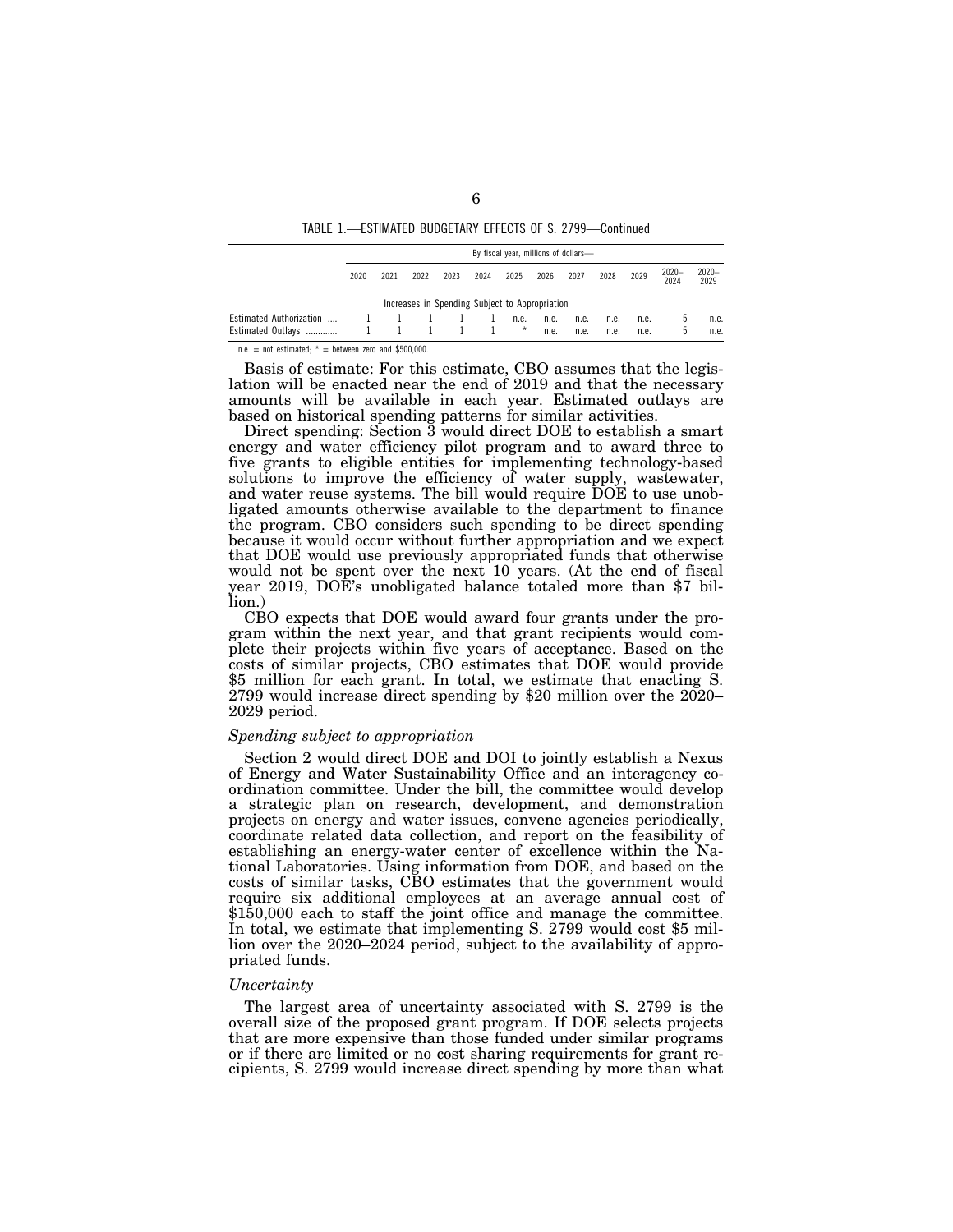CBO estimates. If DOE used future appropriations instead of those from previous fiscal years, S. 2799 would have a smaller effect on direct spending and a larger effect on spending subject to appropriation.

Pay-As-You-Go considerations: The Statutory Pay-As-You-Go Act of 2010 establishes budget-reporting and enforcement procedures for legislation affecting direct spending or revenues. The net changes in outlays that are subject to those pay-as-you-go procedures are shown in Table 2.

TABLE 2.—CBO'S ESTIMATE OF THE STATUTORY PAY-AS-YOU-GO EFFECTS OF S. 2799, THE NEWS ACT OF 2019, AS ORDERED REPORTED BY THE SENATE COMMITTEE ON ENERGY AND NATURAL RESOURCES ON NOVEMBER 19, 2019

| By fiscal year, millions of dollars- |      |                 |      |                             |      |              |              |                |                  |               |               |
|--------------------------------------|------|-----------------|------|-----------------------------|------|--------------|--------------|----------------|------------------|---------------|---------------|
| 2020                                 | 2021 | 2022            | 2023 | 2024                        | 2025 | 2026         | 2027         | 2028           | 2029             | 2020-<br>2024 | 2020-<br>2029 |
|                                      |      |                 |      | Net Increase in the Deficit |      |              |              |                |                  |               |               |
|                                      |      | $6\overline{6}$ |      | 5 2 1                       |      | $\mathbf{0}$ | $\mathbf{0}$ | $\overline{0}$ | $\left( \right)$ | 19            | 20            |

Increase in long-term deficits: None.

Mandates: None.

Previous CBO estimate: On October 30, 2019, CBO transmitted a cost estimate for H.R. 2665, the Smart Energy and Water Efficiency Act of 2019, as ordered reported by the House Committee on Energy and Commerce on July 17, 2019. H.R. 2665 is similar to section 3 of S. 2799, and CBO's estimates of the budgetary effects are the same for both provisions.

Estimate prepared by: Federal costs: Janani Shankaran and Aaron Krupkin; Mandates: Brandon Lever.

Estimate reviewed by: Kim P. Cawley, Chief, Natural and Physical Resources Cost Estimates Unit; H. Samuel Papenfuss, Deputy Assistant Director for Budget Analysis.

## REGULATORY IMPACT EVALUATION

In compliance with paragraph 11(b) of rule XXVI of the Standing Rules of the Senate, the Committee makes the following evaluation of the regulatory impact which would be incurred in carrying out S. 2799. The bill is not a regulatory measure in the sense of imposing Government-established standards or significant economic responsibilities on private individuals and businesses.

While personal information is already collected on federal employees under existing law, no additional personal information would be collected in administering the program. Therefore, there would be no impact on personal privacy.

Little, if any, additional paperwork would result from the enactment of S. 2799, as ordered reported.

## CONGRESSIONALLY DIRECTED SPENDING

S. 2799 as ordered reported, does not contain any congressionally directed spending items, limited tax benefits, or limited tariff benefits as defined in rule XLIV of the Standing Rules of the Senate.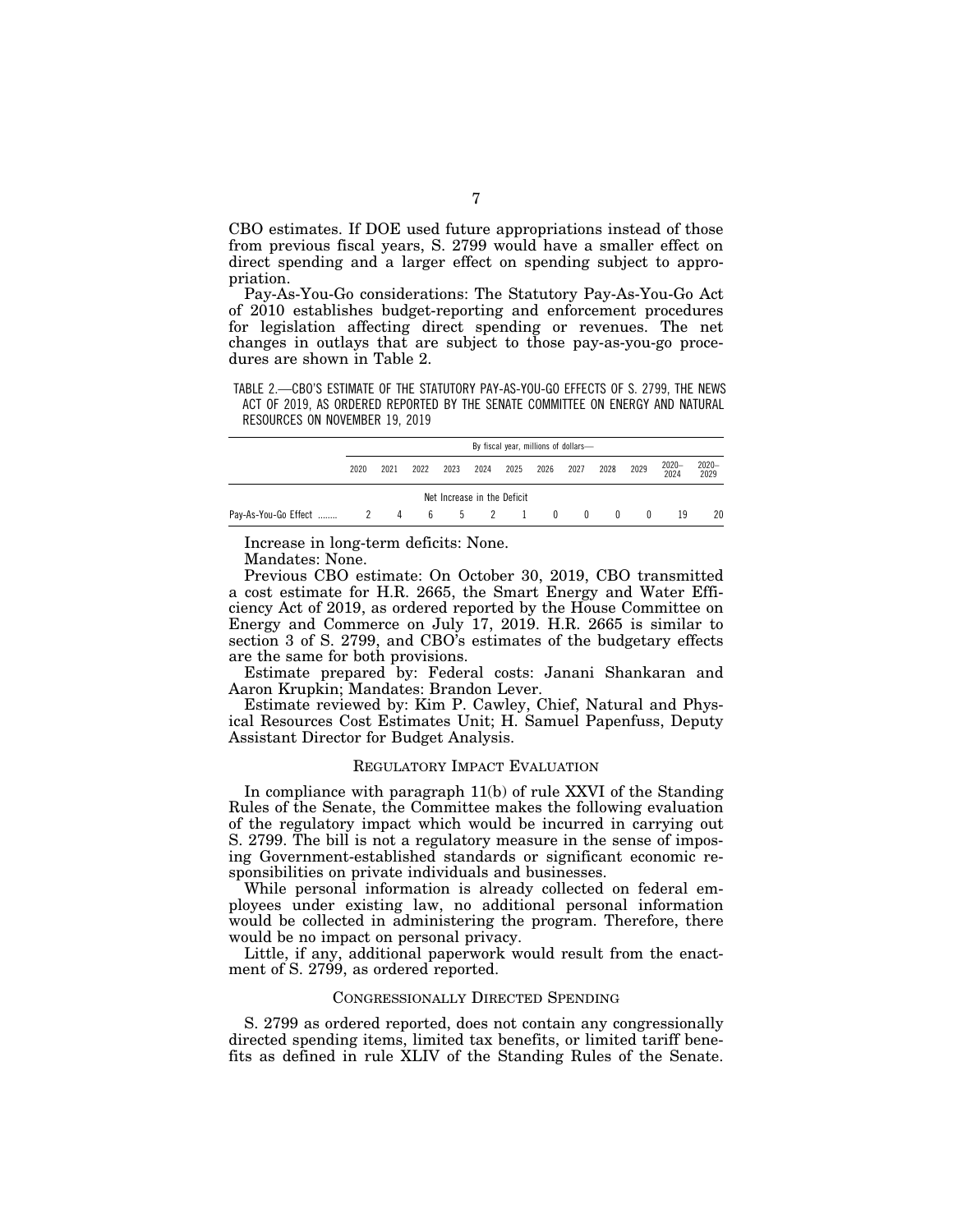### EXECUTIVE COMMUNICATIONS

The testimony provided by the Department of the Interior at the June 25, 2014, hearing on S. 1971, a similar measure to S. 2799, follows:

TESTIMONY OF DEPUTY ASSISTANT SECRETARY FOR WATER AND SCIENCE TOM ISEMAN, DEPARTMENT OF THE INTERIOR

Chairman Schatz, Ranking Member Lee and members of the Subcommittee, I am Tom Iseman, Deputy Assistant Secretary for Water and Science at the Department of the Interior (Department). Thank you for the opportunity to testify on S. 1971, Nexus of Energy and Water for Sustainability Act of 2014. The Administration has not completed its review of S. 1971 in conjunction with the report issued by the Department of Energy last week, entitled The Energy-Water Nexus: Challenges and Opportunities (U.S. Department of Energy 2014). The bill would create a Committee or Subcommittee on Energy-Water Nexus for Sustainability under the National Science and Technology Council (NSTC), co-chaired by the Secretary of Energy and Secretary of the Interior. The Department has a number of existing programs that address many of these energywater nexus issues, some of which are summarized below.

Founded in 1879, the USGS is the Nation's largest water, earth, and biological science and civilian mapping agency. The USGS collects, monitors, analyzes, and provides scientific understanding about natural resource conditions, issues, and problems. The USGS provides impartial scientific information on the health of our ecosystems and environment, the water and energy resources we rely on, and the impacts of climate and land-use change. With a diversity of scientific expertise, the USGS carries out large-scale, multi-disciplinary investigations and provides scientific information to resource managers, planners, and other customers.

Reclamation owns and operates water projects that promote and sustain economic development within the 17 western States. The mission of Reclamation is to manage, develop, and protect water and related resources in an environmentally and economically sound manner in the interest of the American public. Since it was established in 1902, Reclamation has constructed more than 600 dams and reservoirs including Hoover Dam on the Colorado River and Grand Coulee on the Columbia River. Reclamation is the largest wholesaler of water in the country, delivering water to more than 31 million people, and providing one out of five western farmers with irrigation water for 10 million acres of farmland across the United States. Reclamation is also the second largest producer of hydroelectric power in the United States, and provides significant amounts of renewable energy to customers throughout the West.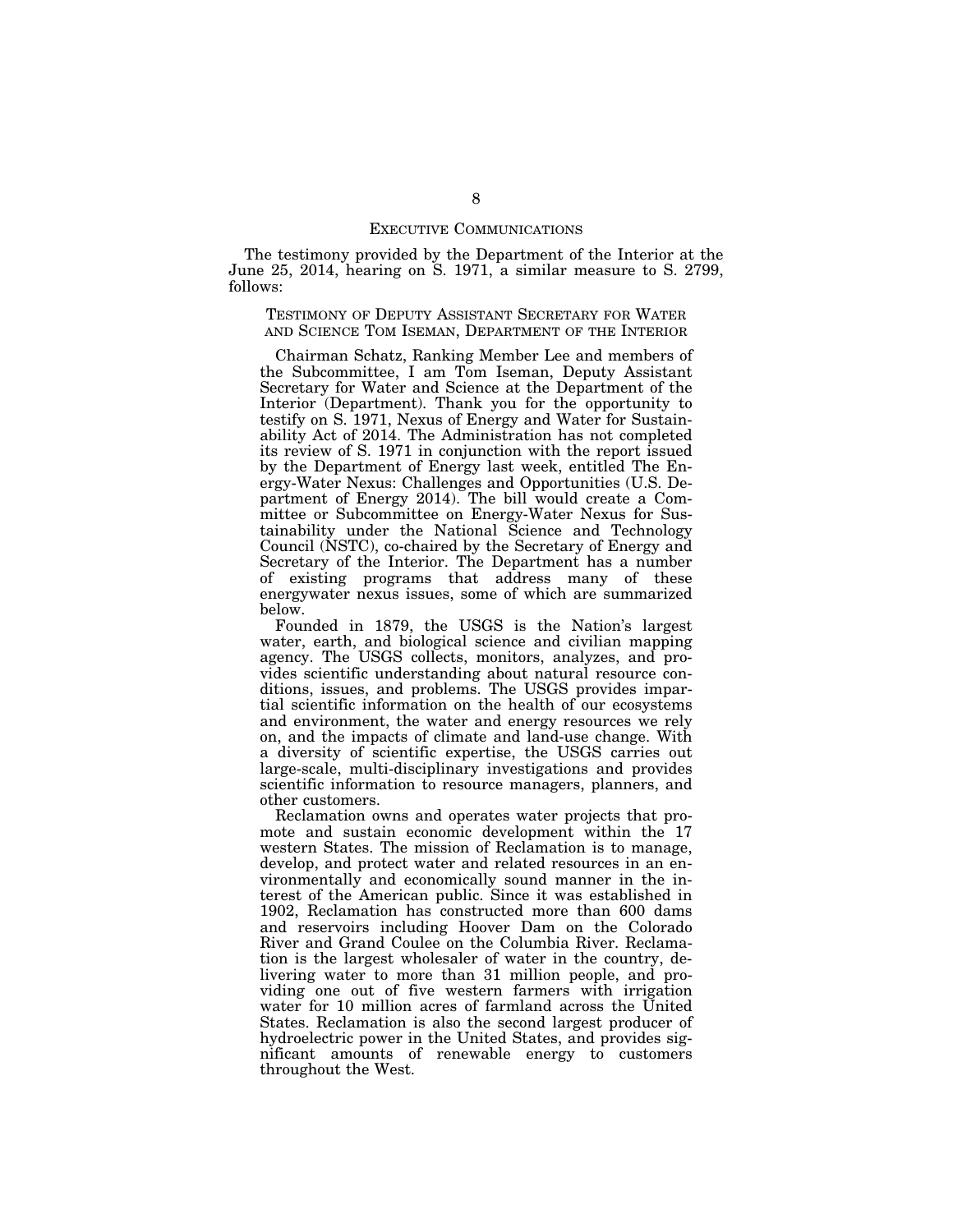## EXISTING PROGRAMS AT THE DEPARTMENT OF THE INTERIOR

The Department recognizes the importance of the energy-water nexus and supports a closer level of communication and coordination between the Department of the Interior, Department of Energy and the broader federal community. The Department of the Interior appreciates the Committee's leadership on the energy-water nexus issue. Energy and water issues intersect across a range of Interior activities, including hydropower generation, energy development, electricity generation, and water treatment, distribution, and conservation. Interior has a variety of programs that address the energy-water nexus, including USGS monitoring systems and research programs (including the National Water Census), Reclamation Basin Studies, and WaterSMART Grants. Understanding the value of interagency coordination, Interior has partnered with the Department of Energy and the Department of the Army (working with the U.S. Army Corps of Engineers) through a 2010 Memorandum of Understanding (MOU) to collaboratively address a host of energy-water nexus issues related to hydropower. By coordinating efforts, the signatory agencies have completed a number of projects that promote sustainable hydropower development, including hydropower resource assessments, unit-dispatch optimization systems, climate change studies, integrated basinscale opportunity assessments, and funding opportunities to demonstrate new small hydropower technologies.

The Department is committed to integrating energy and water policies to promote the sustainable use of all resources, including incorporating water conservation criteria and the water/energy nexus into the Department's planning efforts. On June 9, 2014, the Department announced that Reclamation will make \$17.8 million in WaterSMART Water and Energy Efficiency Grants available to 36 new and ongoing projects in the Western United States for activities such as conserving and using water more efficiently, increasing the use of renewable energy, improving energy efficiency, encouraging water markets, and carrying out activities to address climate-related impacts on water. Reclamation also announced that it will make \$1.8 million available for comprehensive water basin studies conducted jointly with state and local partners in the Upper Red River Basin in Oklahoma, Upper Deschutes River Basin in Oregon, and Missouri River Headwaters Basin in Montana. These announcements support the President's Climate Action Plan by providing tools for states and water users to create water supply resilience to meet future water and energy demands in the face of a changing climate.

Water and Energy Efficiency Grants and Basin Studies are part of the Department's WaterSMART Program. WaterSMART Grants provide cost-shared funding to States, tribes, and other entities with water or power delivery authority for water efficiency improvements, with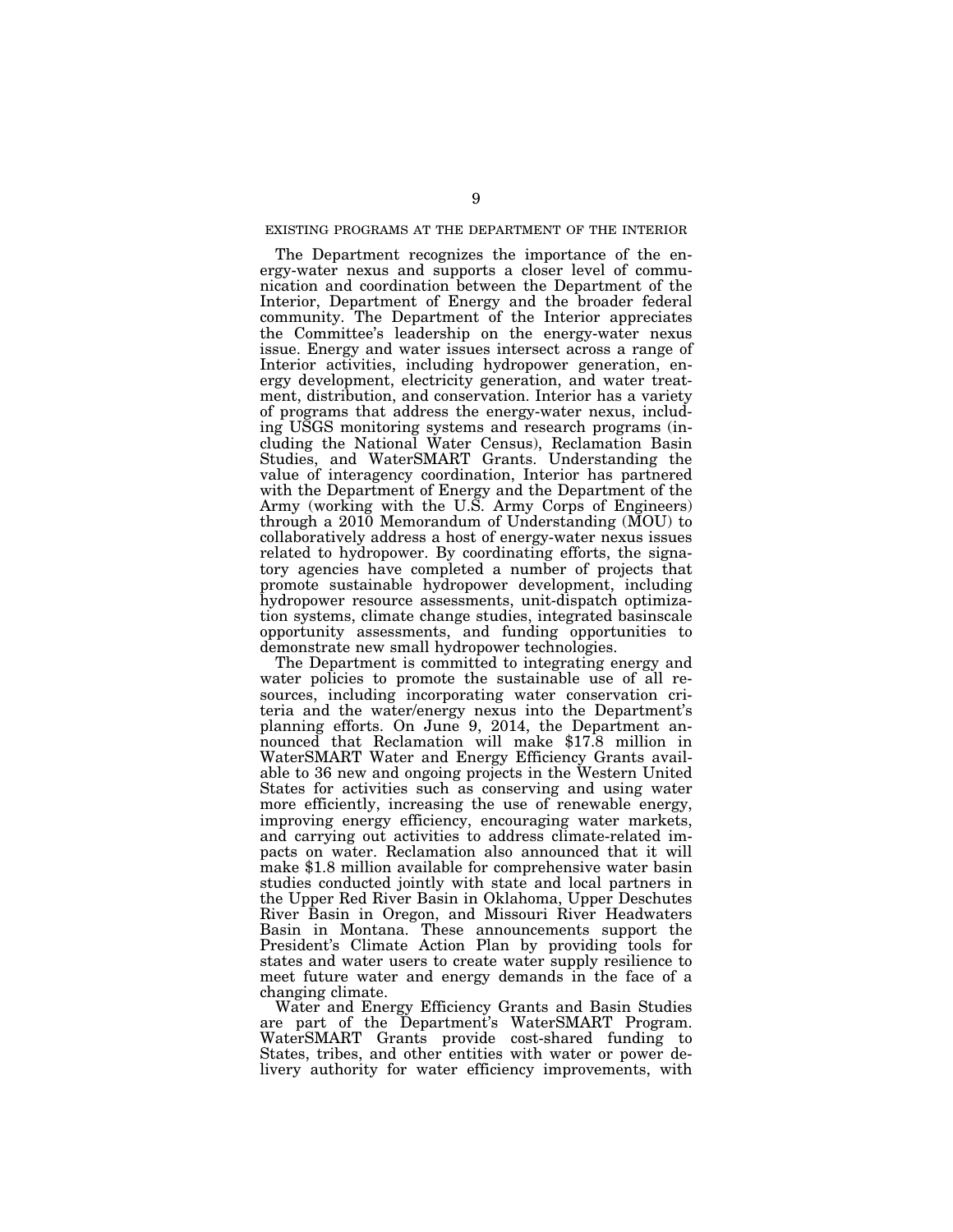additional consideration given to proposals that include energy savings as a part of planned water efficiency improvements. Water management improvements that incorporate renewable energy sources are also prioritized for WaterSMART Grant funding. These grants directly address the energy-water nexus and provide a concrete means of implementing on-the-ground solutions to energywater issues. The FY 2014 Water and Energy Efficiency Grant projects are expected to conserve more than 67,000 acre-feet of water annually and 22.9 million kilowatt-hours of electricity—enough water for more than 250,000 people and enough electricity for more than 2,000 households. Basin Studies are collaborative studies, costshared with non-Federal partners, which analyze how climate change may affect water supply, demand and operations in the future and identify adaptation strategies to address imbalances in water supply and demand.

In addition to long-standing USGS efforts in water supply and availability and in energy resource assessments and research, which provide an essential foundation for understanding issues related to the energy-water nexus, the USGS participates in a number of interagency efforts. The USGS has been working with the Energy Information Administration (EIA) since 2010 to improve estimates of water withdrawals<sup>1</sup> and consumptive use associated with cooling water at thermoelectric generating plants across the Nation. Cooling water for such plants is the largest sector of water withdrawals in the United States, at 49% of all water withdrawals nationwide, according to USGS Circular 1344, Estimated Use of Water in the United States in 2005. A recent USGS report, Methods for Estimating Water Consumption for Thermoelectric Power Plants in the United States (Scientific Investigations Report 2013—5188), documents the model that the USGS developed with the assistance of the EIA for estimating electric generating plant water withdrawals and consumptive use, which are currently not consistently reported. This ground-breaking model, which incorporates the heat budget of each of the approximately 1,300 thermoelectric generating plants that rely on water for cooling, can be used both to estimate current and historical water use and to forecast future water use with different plant configurations and cooling water technologies.

In addition to the efforts above, the FY 2015 President's Budget requests an additional \$2 million for the USGS to provide water use grants to States that will increase availability and quality of water use data including data related to water used for energy. These grants would provide financial resources, through State water resources agencies, to improve the availability and quality of water use data that they collect and would integrate those data with the USGS Water Census. Funding provided to States through

<sup>1</sup>Withdrawals are defined as water removed from the ground or diverted from a surface-water source for use.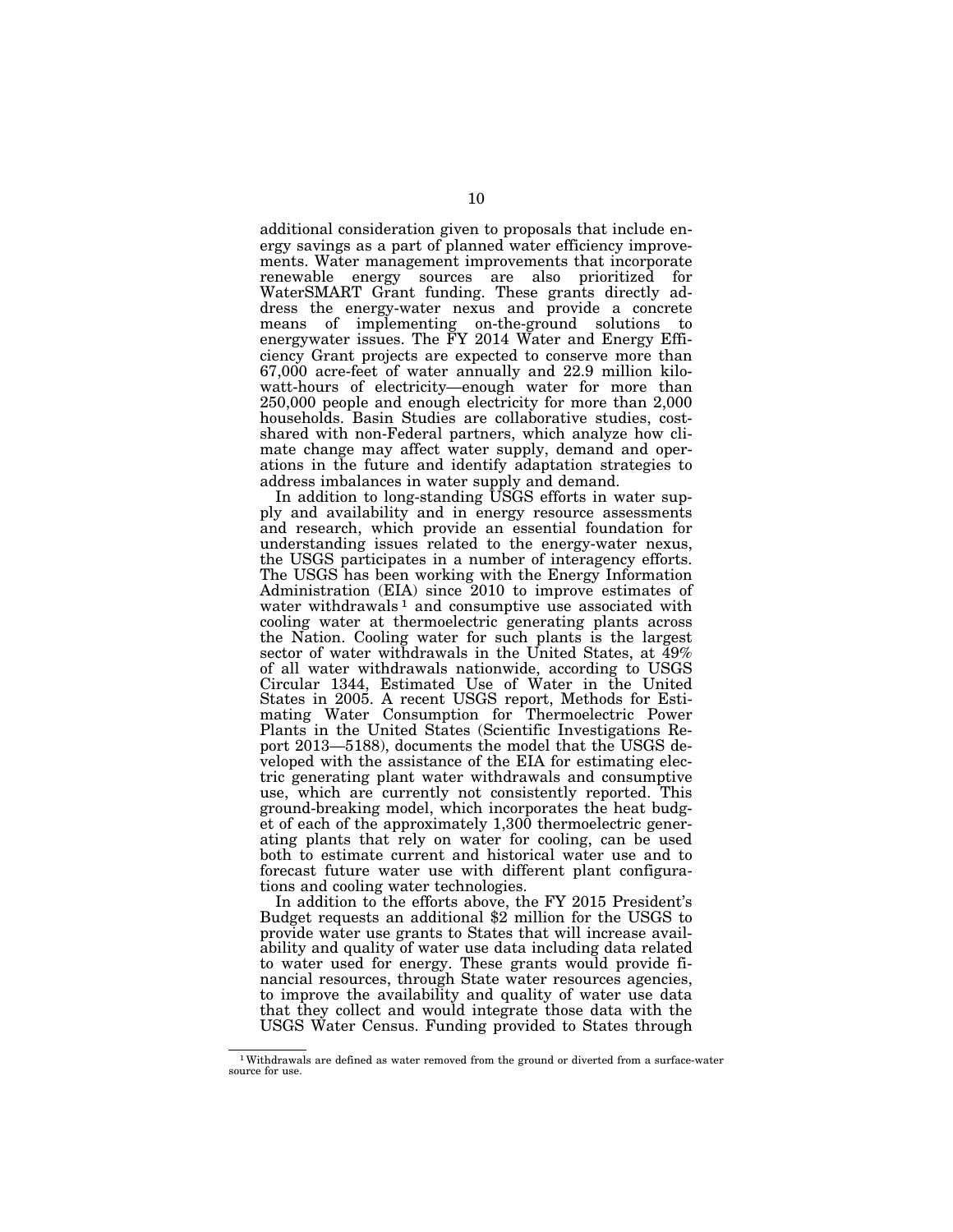these grants would be targeted at improvements to water use data collection and integration that will be of the greatest benefit to a national assessment of water availability and use. As the energy sector is a primary user of water, increased availability of water use information related to energy will be an important part of this effort.

In mid-April 2014, the USGS released an expanded and updated version of the USGS oil, gas, and geothermal Produced Waters Database and Map Viewer; the revised database contains nearly 100,000 new samples from conventional and unconventional well types, including geothermal. The availability of more samples and more types of analyses will help farmers determine the quality of local produced water available for possible remediation and reuse, will enable local and national resource managers to track the composition of trace elements, and will help industry plan for waste-water injection and recycling.

The Powder River Basin in northern Wyoming and southern Montana has experienced a rapid expansion in the development of coalbed natural gas. About 90 billion liters of water were produced annually in the Wyoming portion of the Basin between 2002 and 2011 as part of the extraction process. The produced waters are moderately saline and have high proportions of sodium relative to calcium and magnesium, thus rendering the waters unsuitable for irrigation without treatment. USGS studies have examined the environmental impacts of different disposal options. Results indicated that infiltration impoundments had the potential to contaminate underlying fresh groundwater supplies, but that with specific treatment the produced waters could be used in subsurface drip irrigation operations that minimized potential for groundwater contamination and provided beneficial use of the waters to enhance agricultural production in this semiarid region.

Other Departmental programs and activities relate directly to the energy-water nexus, including hydropower development, water treatment and desalination, pumping and water delivery, BLM energy permitting, and USGS research on energy resources and induced seismicity. We are happy to provide the Committee with additional information on these programs as needed.

## S. 1971, NEXUS OF ENERGY AND WATER FOR SUSTAINABILITY ACT OF 2014

Section 3 of S. 1971 requires the Director of the Office of Science and Technology Policy to establish either a Committee or Subcommittee on Energy-Water Nexus for Sustainability under the NSTC, co-chaired by the Secretary of Energy and Secretary of the Interior. The Committee or Subcommittee is directed to: (1) serve as a forum for developing common federal goals and plans on energy-water nexus issues; (2) promote coordination of the related activities of several federal departments and agencies identified in the bill; (3) coordinate and develop capabilities for data collection, categorization, and dissemination of data from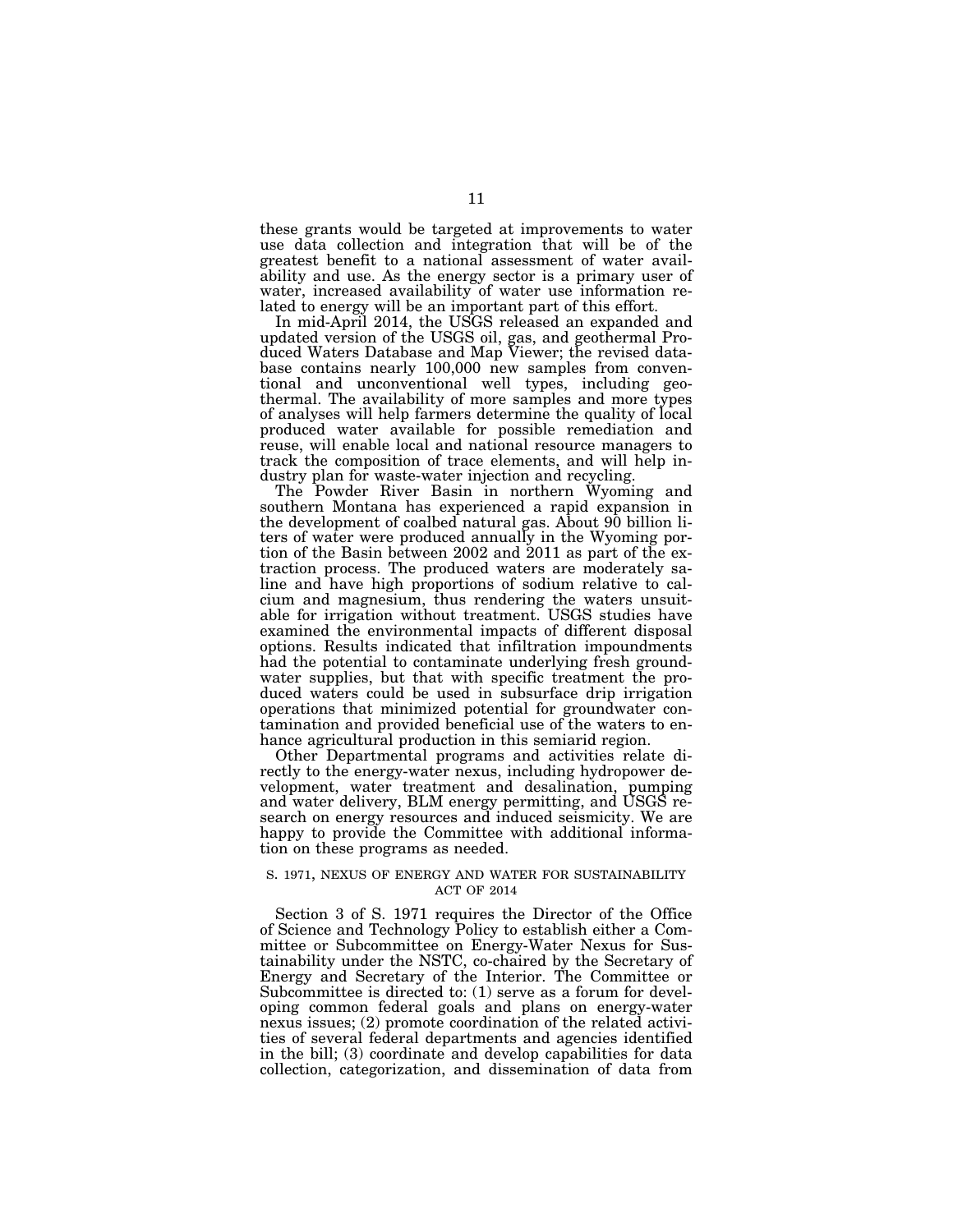and to other federal departments and agencies; and (4) engage in information exchange between federal departments and agencies.

Section 4 of S. 1971 requires the Director of the Office of Management and Budget to submit to Congress a report that includes an interagency budget crosscut that: (1) displays the budget proposed for the upcoming fiscal year, including any interagency or intra-agency transfer, for each of the federal agencies that carry out energy-water nexus projects and (2) identifies all federal and state expenditures since 2011 on energy-water nexus projects. The report to Congress would also provide a detailed accounting of all funds received and obligated by all Federal and State agencies with energy-water implementation responsibilities during the previous fiscal year and list all energywater nexus projects to be undertaken in the upcoming fiscal year, with the federal portion of funds for those projects.

The Department appreciates the Committee's leadership and the opportunity to strengthen capabilities to address the energy-water nexus. Given the breadth and many facets of this issue, we support close collaboration with the DOE and other Federal agencies. Moving forward, we would like to continue working with the Committee on preliminary concerns regarding the details of the collaborative structure and reporting provisions on issues related to the nexus of energy and water. The Department supports interagency collaboration and information sharing to support sound decision-making, leverage resources, and reduce duplication. But, the Administration believes this can be done through more effective and efficient collaboration and program management, rather than an unduly and potentially ineffective reporting requirement.

If enacted, it is the Department's view that the committee or subcommittee created under S. 1971 should focus its attention on key vulnerabilities where there is an appropriate federal role and capability to have a positive impact. It is the Department's view that that focus should be on data gaps associated with water use and availability.

Water availability, severe drought, and long-term climate trends have always posed a significant risk to energy development and electric generation. This is one of the broad, systemic risks at the core of the energy-water nexus. Decreased water availability, prolonged drought, and more pronounced climate trends could increase that risk and require the use of accelerated adaptation strategies.

The Department supports the type of coordination and data exchange encouraged under S. 1971 and is already undertaking a number of steps to do so as discussed in the testimony above. Such efforts could help close existing gaps, increasing our understanding of water supply availability to benefit water and energy decision makers.

If enacted, S. 1971 may present challenges to the Department. The Department would need to evaluate wheth-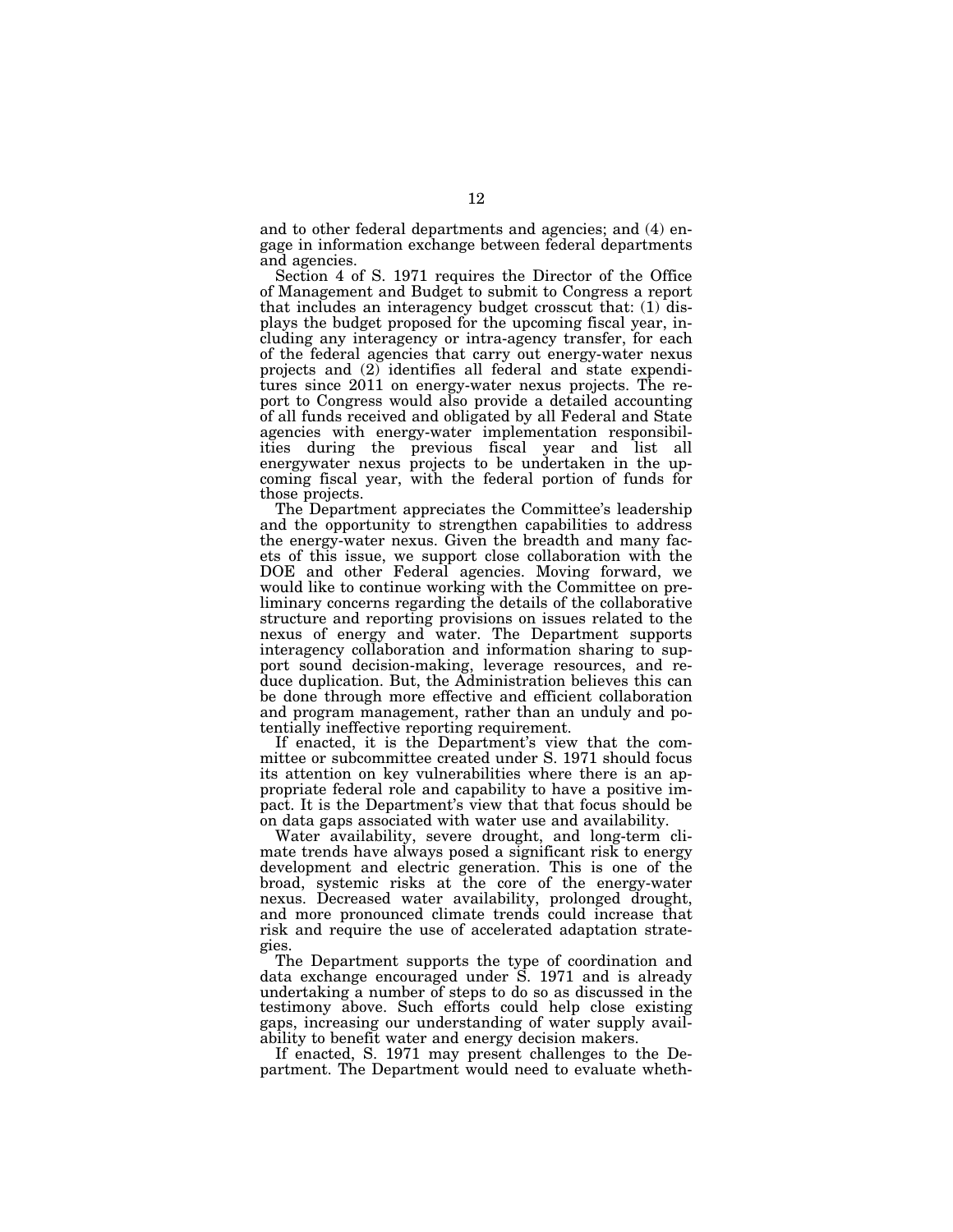er the commitments and reporting requirements in the bill may require additional resources to carry them out. Additionally, while S. 1971 allows for the coordination of federal activities, the Department would like to stress the importance of providing the scientific community with autonomy to design and execute studies. Finally, States play the key role in allocating and administering water, and they must be a partner in energy-water efforts. S. 1971 does not address the important relationships with states and the private sector, where significant work on energy-water nexus projects is accomplished. Finally, as drafted, it is unclear to the Department what qualifies as an ''energywater nexus project'' under S. 1971.

#### **CONCLUSION**

In conclusion, the Department shares the Committee's goals to promote coordination between Federal agencies as it relates to the energy-water nexus. We appreciate the leadership of this Committee in engaging Federal agencies. The Department has numerous programs in place that encourage coordination not only within the Federal Government, but as public-private partnerships. The Federal Government has a role in providing leadership and tools to address the challenges of imbalance between supply and demand. Sustainable water supplies and energy use are important parts of a stable economic base, employment continuity, and smart growth. I would be pleased to answer any questions the Subcommittee may have.

#### CHANGES IN EXISTING LAW

In compliance with paragraph 12 of rule XXVI of the Standing Rules of the Senate, the changes in existing law made by S. 2799, as reported, are shown as follows (existing law proposed to be omitted is enclosed in black brackets, new matter is printed in italic, existing law in which no change is proposed is shown in roman):

# **ENERGY POLICY ACT OF 2005**

## Public Law 109–58, as Amended

\* \* \* \* \* \* \*

## **SECTION 1.—SHORT TITLE; TABLE OF CONTENTS.**

\* \* \* \* \* \* \* (b) TABLE OF CONTENTS.—The table of contents of this Act is as follows:

\* \* \* \* \* \* \*

#### TITLE IX—RESEARCH AND DEVELOPMENT

\* \* \* \* \* \* \*

## SUBTITLE A—ENERGY EFFICIENCY

Sec. 911. Energy efficiency. Sec. 912. Next Generation Lighting Initiative.

Sec. 913. National Building Performance Initiative.

Sec. 914. Building standards.

Sec. 915. Secondary electric vehicle battery use program.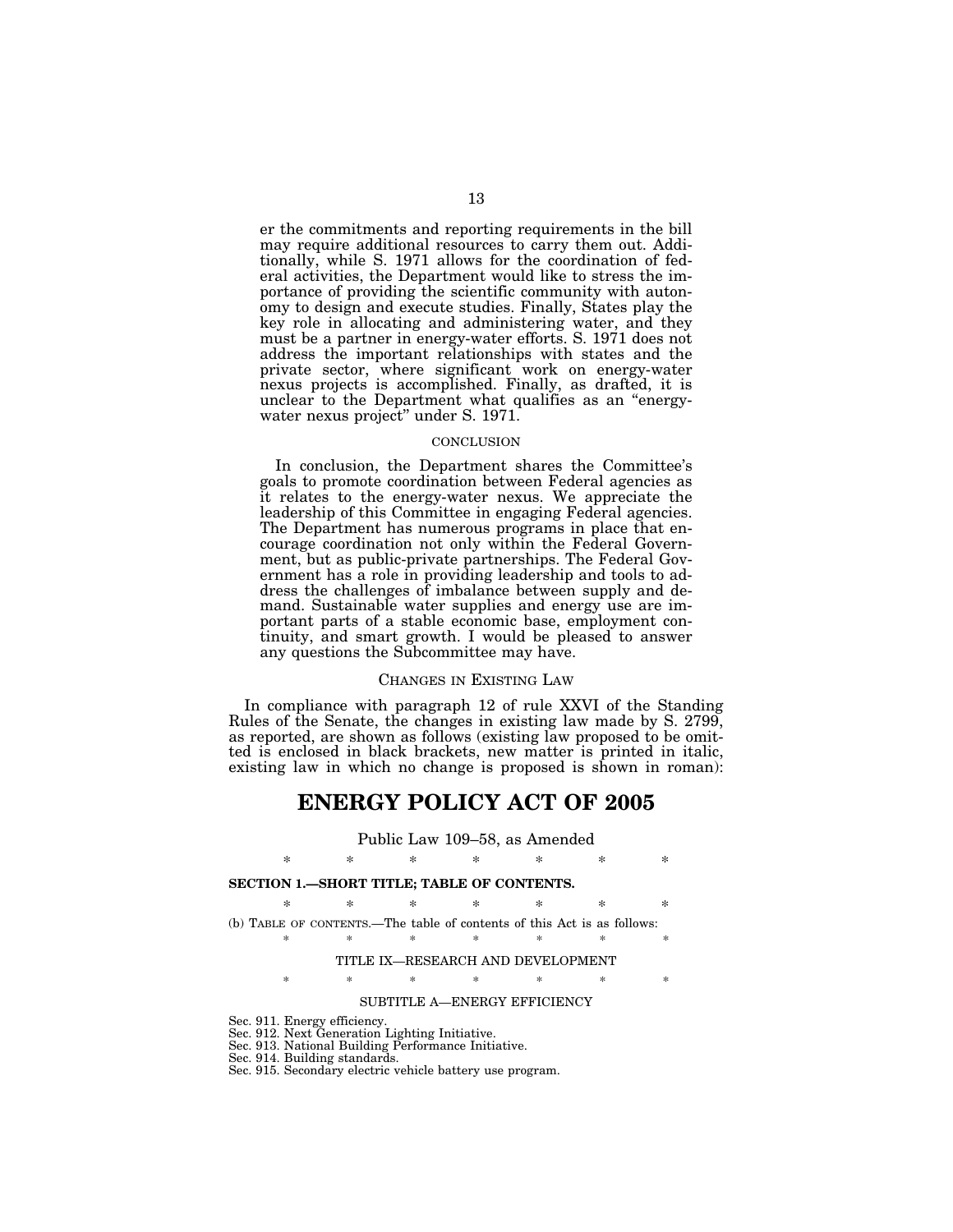Sec. 916. Energy Efficiency Science Initiative.

Sec. 917. Advanced Energy Efficiency Technology Transfer Centers. *Sec. 918. Smart energy and water efficiency pilot program.* 

\* \* \* \* \* \* \* **TITLE IX—RESEARCH AND DEVELOPMENT** 

\* \* \* \* \* \* \*

# **SUBTITLE A—ENERGY EFFICIENCY**  \* \* \* \* \* \* \*

**SEC. 917. ADVANCED ENERGY TECHNOLOGY TRANSFER CENTERS.** 

\* \* \* \* \* \* \*

(f) DURATION.—<br>(1) INITIAL GRANT PERIOD.—A grant awarded under this section shall be for a period of 5 years.

(2) INITIAL EVALUATION.—Each grantee under this section shall be evaluated during its third year of operation under procedures established by the Secretary to determine if the grantee is accomplishing the purposes of this section described in subsection (a). The Secretary shall terminate any grant that does not receive a positive evaluation. If an evaluation is positive, the Secretary may extend the grant for 3 additional years beyond the original term of the grant.

(3) ADDITIONAL EXTENSION.—If a grantee receives an extension under paragraph (2), the grantee shall be evaluated again during the second year of the extension. The Secretary shall terminate any grant that does not receive a positive evaluation. If an evaluation is positive, the Secretary may extend the grant for a final additional period of 3 additional years beyond the original extension.

(4) LIMITATION.—No grantee may receive more than 11 years of support under this section without reapplying for support and competing against all other applicants seeking a grant at that time.

(g) PROHIBITION.—None of the funds awarded under this section may be used for the construction of facilities.

(h) DEFINITIONS.—For purposes of this section:

(1) ADVANCED ENERGY METHODS AND TECHNOLOGIES.—The term ''advanced energy methods and technologies''' means all methods and technologies that promote energy efficiency and conservation, including distributed generation technologies, and life-cycle analysis of energy use.

(2) CENTER.—The term "Center" means an Advanced Energy Technology Transfer Center established pursuant to this section.

(3) DISTRIBUTED GENERATION.—The term ''distributed generation'' means an electric power generation technology, including photovoltaic, small wind, and micro-combined heat and power, that serves electric consumers at or near the site of production.

(4) COOPERATIVE EXTENSION.—The term ''Cooperative Extension'' means the extension services established at the land-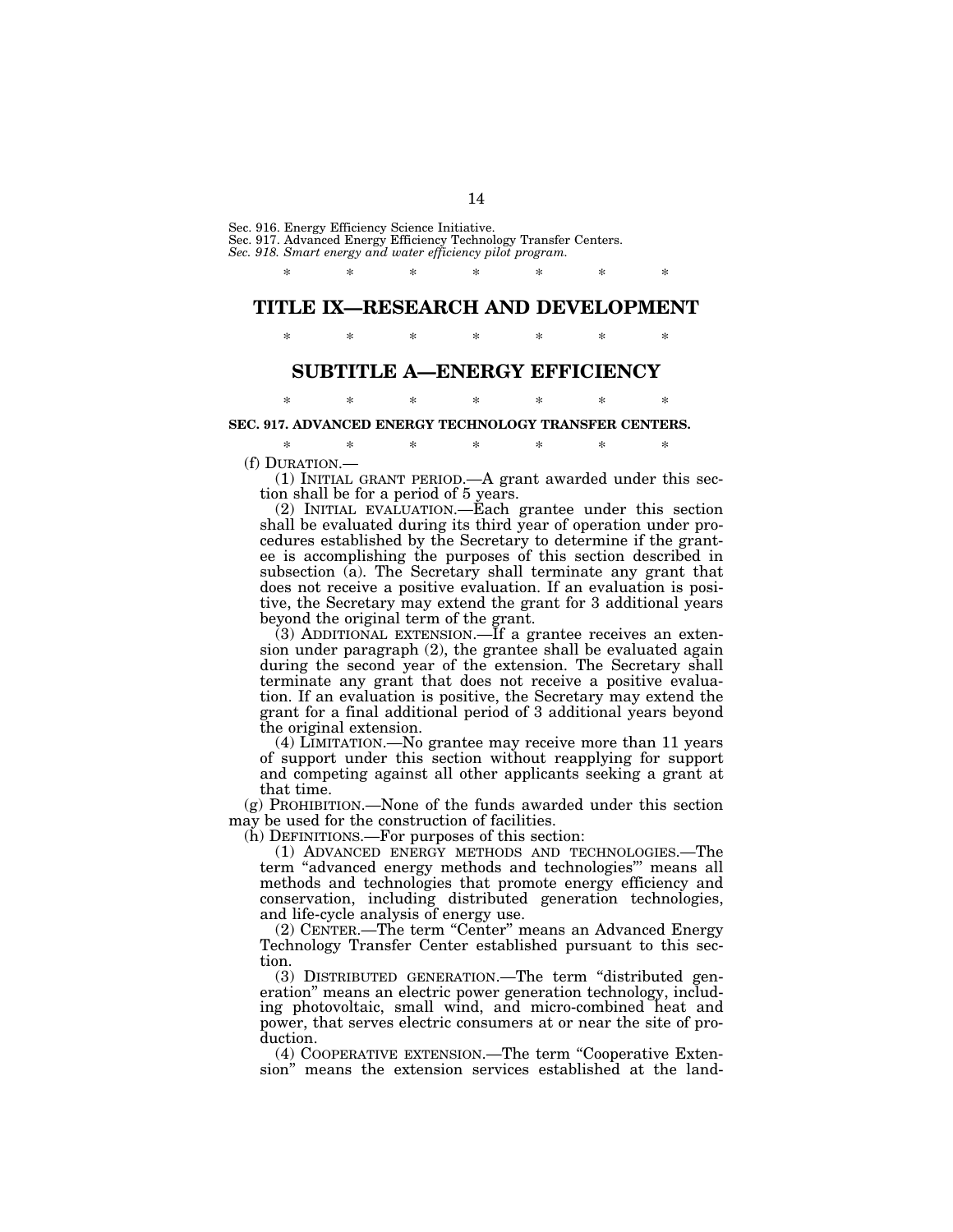grant colleges and universities under the Smith-Lever Act of May 8, 1914.

(5) LAND-GRANT COLLEGES AND UNIVERSITIES.—The term ''land-grant colleges and universities'' means—

(A) 1862 Institutions (as defined in section 2 of the Agricultural Research, Extension, and Education Reform Act of 1998 (7 U.S.C. 7601));

(B) 1890 Institutions (as defined in section 2 of that Act); and

(C) 1994 Institutions (as defined in section 2 of that Act).

(i) AUTHORIZATION OF APPROPRIATIONS.—In addition to amounts otherwise authorized to be appropriated in section 911, there are authorized to be appropriated for the program under this section such sums as may be appropriated.

## *SEC. 918. SMART ENERGY AND WATER EFFICIENCY PILOT PROGRAM.*

*(a) DEFINITIONS.—In this section:* 

*(1) ELIGIBLE ENTITY.—The term 'eligible entity' means—* 

*(A) a utility;* 

*(B) a municipality;* 

*(C) a water district;* 

*(D) an Indian tribe or Alaska Native village; and* 

*(E) any other authority that provides water, wastewater, or water reuse services.* 

*(2) SMART ENERGY AND WATER EFFICIENCY PILOT PROGRAM.— The term 'smart energy and water efficiency pilot program' or 'pilot program' means the pilot program established under subsection (b).* 

*(b) SMART ENERGY AND WATER EFFICIENCY PILOT PROGRAM.—* 

*(1) IN GENERAL.—The Secretary shall establish and carry out a smart energy and water efficiency pilot program in accordance with this section.* 

*(2) PURPOSE.—The purpose of the smart energy and water efficiency pilot program is to award grants to eligible entities to demonstrate unique, advanced, or innovative technology-based solutions that will—* 

*(A) improve the net energy balance of water, wastewater, and water reuse systems;* 

*(B) improve the net energy balance of water, wastewater, and water reuse systems to help communities across the United States make measurable progress in conserving water, saving energy, and reducing costs;* 

*(C) support the implementation of innovative and unique processes and the installation of established advanced automated systems that provide real-time data on energy and water; and* 

*(D) improve energy-water conservation and quality and predictive maintenance through technologies that utilize internet connected technologies, including sensors, intelligent gateways, and security embedded in hardware.* 

*(3) PROJECT SELECTION.—* 

*(A) IN GENERAL.—The Secretary shall make competitive, merit-reviewed grants under the pilot program to not less than 3, but not more than 5, eligible entities.*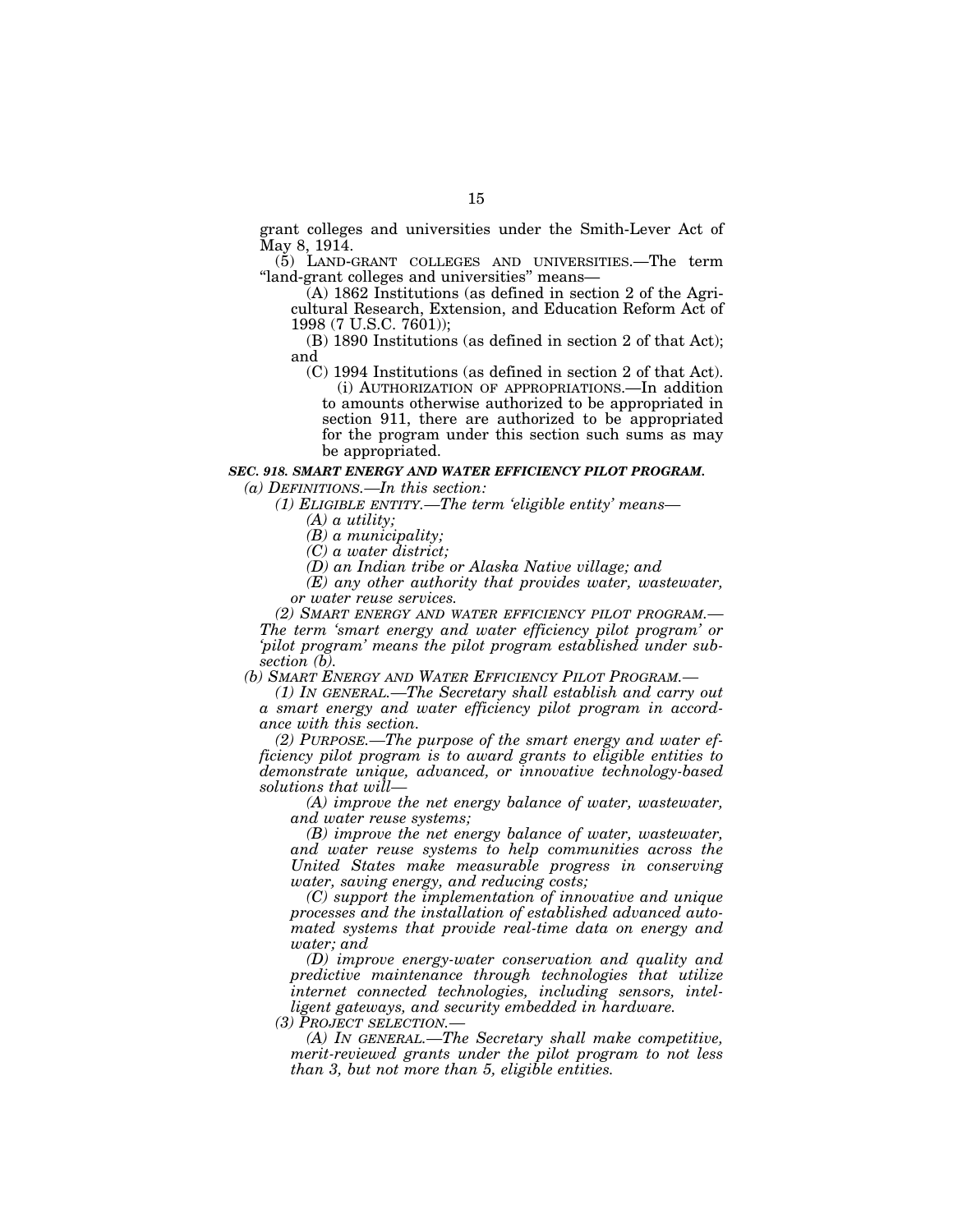*(B) SELECTION CRITERIA.—In selecting an eligible entity to receive a grant under the pilot program, the Secretary shall consider—* 

*(i) energy and cost savings;* 

*(ii) the uniqueness, commercial viability, and reliability of the technology to be used;* 

*(iii) the degree to which the project integrates nextgeneration sensors software, analytics, and management tools;* 

*(iv) the anticipated cost-effectiveness of the pilot project through measurable energy savings, water savings or reuse, and infrastructure costs averted;* 

*(v) whether the technology can be deployed in a variety of geographic regions and the degree to which the technology can be implemented in a wide range of applications ranging in scale from small towns to large cities, including tribal communities;* 

*(vi) whether the technology has been successfully deployed elsewhere;* 

*(vii) whether the technology was sourced from a manufacturer based in the United States; and (viii) whether the project will be completed in 5 years or less.* 

*(i) IN GENERAL.—Subject to clause (ii), an eligible entity seeking a grant under the pilot program shall submit to the Secretary an application at such time, in such manner, and containing such information as the Secretary determines to be necessary.* 

*(ii) CONTENTS.—An application under clause (i) shall, at a minimum, include—* 

*(I) a description of the project;* 

*(II) a description of the technology to be used in the project;* 

*(III) the anticipated results, including energy and water savings, of the project;* 

*(IV) a comprehensive budget for the project;* 

*(V) the names of the project lead organization and any partners;* 

*(VI) the number of users to be served by the project;* 

*(VII) a description of the ways in which the proposal would meet performance measures established by the Secretary; and* 

*(VIII) any other information that the Secretary determines to be necessary to complete the review and selection of a grant recipient.* 

*(4) ADMINISTRATION.—* 

*(A) IN GENERAL.—Not later than 1 year after the date of enactment of this section, the Secretary shall select grant recipients under this section.* 

*(i)* ANNUAL EVALUATIONS.—The Secretary shall an*nually carry out an evaluation of each project for which a grant is provided under this section that meets performance measures and benchmarks developed by*